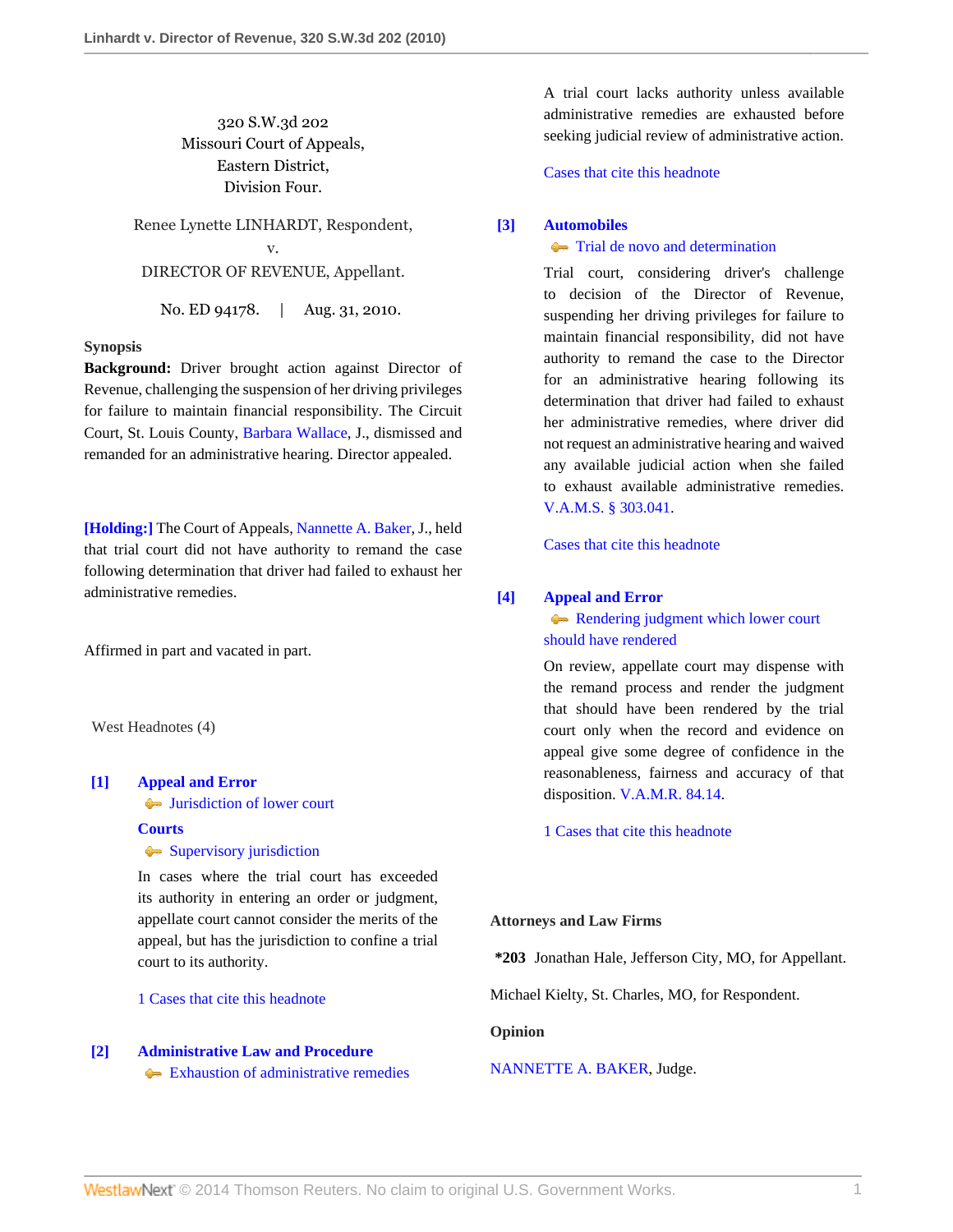#### *Introduction*

Renee Lynnette Linhardt ("Driver") filed a petition against the Director of Revenue, State of Missouri ("Director") in the Circuit Court of St. Louis County challenging the suspension of her driving privileges for failure to maintain financial responsibility pursuant to Section 303.025.<sup>[1](#page-2-0)</sup> The trial court dismissed the petition for failure to exhaust all administrative remedies and remanded the case to the Director for an administrative hearing. The Director appeals only the trial court's remand for an administrative hearing. We affirm the trial court's dismissal of Driver's petition and vacate its order remanding the case to the Director.

#### *Factual and Procedural Background*

The relevant facts of this case, as can be discerned from the record on appeal and the Director's brief,  $2$  originated from an April 22, 2008 accident. As a result of the accident, the Department of Revenue notified **\*204** [3](#page-2-2) Driver on January 13, 2009 that her driving privileges would be suspended for failure to maintain financial responsibility, a violation of Section 303.025.

On February 13, 2009, Driver filed a petition in the Circuit Court of St. Louis County against the Department of Revenue seeking reversal of the suspension and reinstatement of her driving privileges. The Director filed a motion to dismiss for failure to exhaust administrative remedies. The trial court granted the motion and remanded the case to the Director for an administrative hearing.

#### *Discussion*

<span id="page-1-1"></span><span id="page-1-0"></span>**[\[1\]](#page-0-1) [\[2\]](#page-0-2)** The Director raises one point on appeal. Before we can address the merits of the appeal, we must determine our jurisdiction *sua sponte. [In re Estate of Shaw,](http://www.westlaw.com/Link/Document/FullText?findType=Y&serNum=2016374917&pubNum=4644&fi=co_pp_sp_4644_73&originationContext=document&vr=3.0&rs=cblt1.0&transitionType=DocumentItem&contextData=(sc.Search)#co_pp_sp_4644_73)* 256 S.W.3d [72, 73 \(Mo. banc 2008\).](http://www.westlaw.com/Link/Document/FullText?findType=Y&serNum=2016374917&pubNum=4644&fi=co_pp_sp_4644_73&originationContext=document&vr=3.0&rs=cblt1.0&transitionType=DocumentItem&contextData=(sc.Search)#co_pp_sp_4644_73) In cases where the trial court has exceeded its authority in entering an order or judgment, we cannot consider the merits of the appeal, but we have the jurisdiction to confine a trial court to its authority. *Id.* [at 77;](http://www.westlaw.com/Link/Document/FullText?findType=Y&serNum=2016374917&originationContext=document&vr=3.0&rs=cblt1.0&transitionType=DocumentItem&contextData=(sc.Search)) *see also [J.C.W. ex rel Webb v. Wyciskalla,](http://www.westlaw.com/Link/Document/FullText?findType=Y&serNum=2017960273&pubNum=4644&fi=co_pp_sp_4644_253&originationContext=document&vr=3.0&rs=cblt1.0&transitionType=DocumentItem&contextData=(sc.Search)#co_pp_sp_4644_253)* 275 S.W.3d 249, [253 \(Mo. banc 2009\).](http://www.westlaw.com/Link/Document/FullText?findType=Y&serNum=2017960273&pubNum=4644&fi=co_pp_sp_4644_253&originationContext=document&vr=3.0&rs=cblt1.0&transitionType=DocumentItem&contextData=(sc.Search)#co_pp_sp_4644_253) A trial court lacks authority unless "available administrative remedies are exhausted before seeking judicial review of administrative action." *[Renfro v.](http://www.westlaw.com/Link/Document/FullText?findType=Y&serNum=1991111439&pubNum=713&fi=co_pp_sp_713_726&originationContext=document&vr=3.0&rs=cblt1.0&transitionType=DocumentItem&contextData=(sc.Search)#co_pp_sp_713_726)*

*Dir. of Revenue,* [810 S.W.2d 723, 726 \(Mo.App. E.D.1991\)](http://www.westlaw.com/Link/Document/FullText?findType=Y&serNum=1991111439&pubNum=713&fi=co_pp_sp_713_726&originationContext=document&vr=3.0&rs=cblt1.0&transitionType=DocumentItem&contextData=(sc.Search)#co_pp_sp_713_726): *See also [O'Donohue v. Dir. of Revenue, State of Mo.,](http://www.westlaw.com/Link/Document/FullText?findType=Y&serNum=1995096287&pubNum=713&fi=co_pp_sp_713_754&originationContext=document&vr=3.0&rs=cblt1.0&transitionType=DocumentItem&contextData=(sc.Search)#co_pp_sp_713_754)* 896 [S.W.2d 753, 754 \(Mo.App. E.D.1995\).](http://www.westlaw.com/Link/Document/FullText?findType=Y&serNum=1995096287&pubNum=713&fi=co_pp_sp_713_754&originationContext=document&vr=3.0&rs=cblt1.0&transitionType=DocumentItem&contextData=(sc.Search)#co_pp_sp_713_754)

<span id="page-1-4"></span>[Section 303.041](http://www.westlaw.com/Link/Document/FullText?findType=L&pubNum=1000229&cite=MOST303.041&originatingDoc=Ic3cce1cdb4ec11df8228ac372eb82649&refType=LQ&originationContext=document&vr=3.0&rs=cblt1.0&transitionType=DocumentItem&contextData=(sc.Search)) provides the procedure for informing a driver of his or her suspension of license or registration for failure to maintain financial responsibility. Once the Director determines that the driver has not maintained financial responsibility, the Director mails a notice of suspension to the driver. Section 303.041.1. The notice of suspension specifies the statutory grounds for suspension, the effective date of suspension, "the right of the person to request a hearing, the procedure for requesting a hearing, and the date by which that request for hearing must be made." Section 303.041.2. The suspension becomes effective thirty days after the notice is deemed received. $4$  Section 303.042.1. The effective date of the suspension can be stayed if a request for a hearing is received prior to the effective date of the suspension. Section 303.041.2. Section 303.290.1 provides for administrative hearings upon the request of licensees "aggrieved by orders

<span id="page-1-6"></span><span id="page-1-2"></span>**[\[3\]](#page-0-0)** Here, the record shows that Driver did not request an administrative hearing regarding the suspension of her license for failure to provide proof of financial responsibility. The Driver waived any available judicial action when she failed to exhaust the administrative remedies available under [Section 303.041.](http://www.westlaw.com/Link/Document/FullText?findType=L&pubNum=1000229&cite=MOST303.041&originatingDoc=Ic3cce1cdb4ec11df8228ac372eb82649&refType=LQ&originationContext=document&vr=3.0&rs=cblt1.0&transitionType=DocumentItem&contextData=(sc.Search)) Accordingly, the trial court did not have the authority to remand the case to the Director for an administrative hearing.

<span id="page-1-7"></span><span id="page-1-5"></span>or acts of the director under the provisions of this chapter."

<span id="page-1-8"></span><span id="page-1-3"></span>[\[4\]](#page-0-3) [Rule 84.14](http://www.westlaw.com/Link/Document/FullText?findType=L&pubNum=1005871&cite=MORRCPR84.14&originatingDoc=Ic3cce1cdb4ec11df8228ac372eb82649&refType=LQ&originationContext=document&vr=3.0&rs=cblt1.0&transitionType=DocumentItem&contextData=(sc.Search))<sup>[5](#page-2-4)</sup> authorizes this court to finally dispose of the case. "On review, we may dispense with the remand process and 'render the judgment that should have been rendered by the trial court.' " *[Norber v. Marcotte,](http://www.westlaw.com/Link/Document/FullText?findType=Y&serNum=2004192079&pubNum=4644&fi=co_pp_sp_4644_662&originationContext=document&vr=3.0&rs=cblt1.0&transitionType=DocumentItem&contextData=(sc.Search)#co_pp_sp_4644_662)* 134 S.W.3d [651, 662 \(Mo.App. E.D.2004\)](http://www.westlaw.com/Link/Document/FullText?findType=Y&serNum=2004192079&pubNum=4644&fi=co_pp_sp_4644_662&originationContext=document&vr=3.0&rs=cblt1.0&transitionType=DocumentItem&contextData=(sc.Search)#co_pp_sp_4644_662) (*quoting* **\*205** *[Meiners v.](http://www.westlaw.com/Link/Document/FullText?findType=Y&serNum=1993150371&pubNum=713&fi=co_pp_sp_713_791&originationContext=document&vr=3.0&rs=cblt1.0&transitionType=DocumentItem&contextData=(sc.Search)#co_pp_sp_713_791) Meiners,* [858 S.W.2d 788, 791 \(Mo.App. E.D.1993\)\)](http://www.westlaw.com/Link/Document/FullText?findType=Y&serNum=1993150371&pubNum=713&fi=co_pp_sp_713_791&originationContext=document&vr=3.0&rs=cblt1.0&transitionType=DocumentItem&contextData=(sc.Search)#co_pp_sp_713_791). We are only able to dispose finally of the case when the record and evidence on appeal give us some degree of confidence in the reasonableness, fairness and accuracy of that disposition. *[Id.](http://www.westlaw.com/Link/Document/FullText?findType=Y&serNum=2004192079&originationContext=document&vr=3.0&rs=cblt1.0&transitionType=DocumentItem&contextData=(sc.Search))* Therefore, we vacate the trial court's order remanding the case to the Director.

#### *Conclusion*

We affirm the trial court's dismissal of Driver's petition and vacate its order remanding the case to the Director.